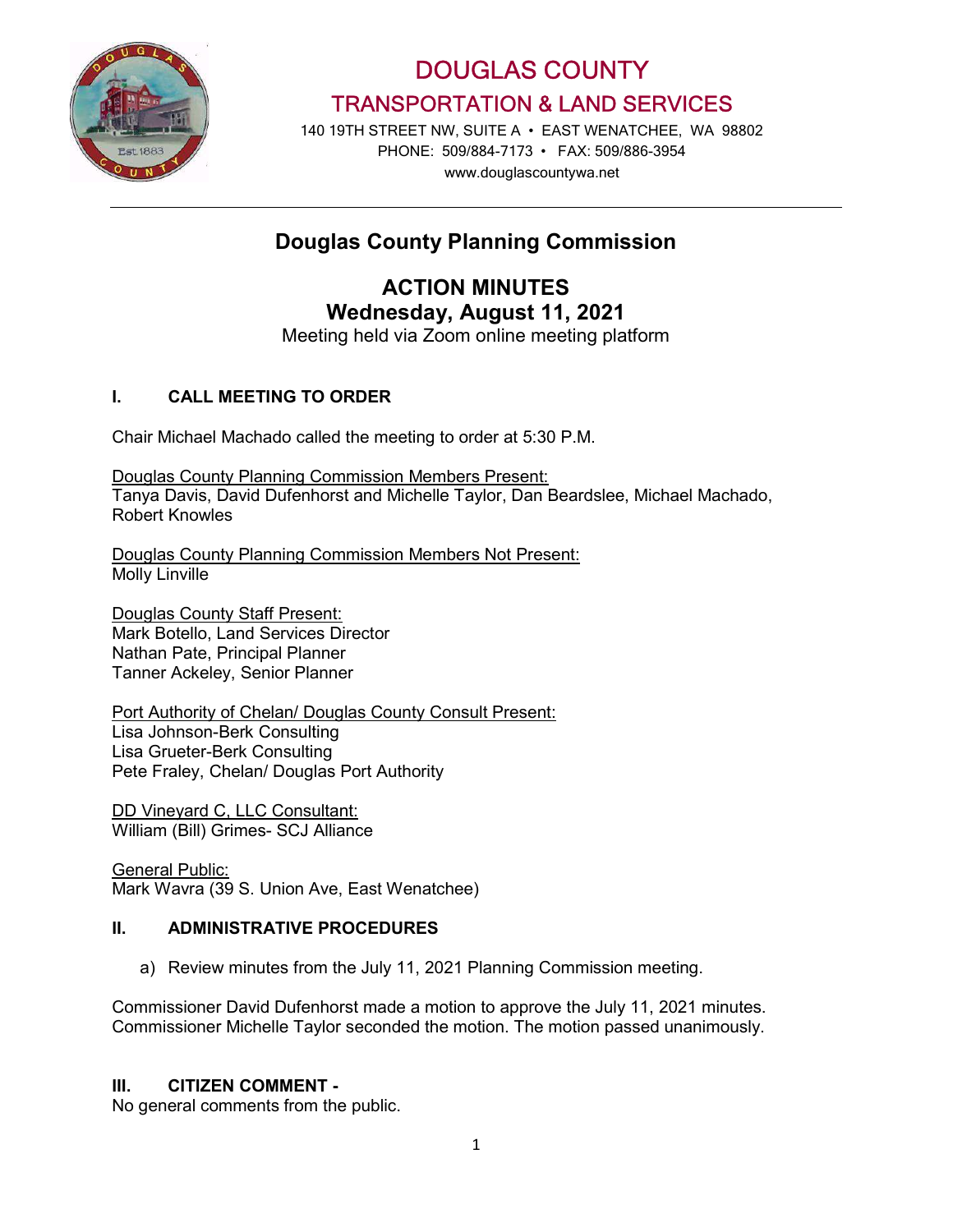### IV. OLD BUSINESS -

No old business items.

#### V. NEW BUSINESS -

Planning Commissioner Chair Michael Machado opened the public hearing at 5:35 PM, and read the planning commissioner land use public hearing script for the three items on the agenda.

Prior to the public hearing, Land Services Director Mark Botello stated that the DD Vineyard C, LLC zone change and comprehensive plan amendment application is Commissioner David Dufenhorst proposal. He also stated that Commissioner David Dufenhorst will have to recuse himself from his application proposal and from any discussion.

Director Botello also stated that Commissioner Michelle Taylor is an employee of Northwest Geodimensions and they are the surveying company for DD Vineyard C, LLC. Director Botello stated that there would be not conflict with Commissioner Taylor participating on the DD Vineyards C workshop.

### First public hearing item on the Agenda:

Public hearing for property to be added to the Pangborn Industrial Service Boundary. This includes identified parcels to the west and southeast of current boundaries, as identified Douglas County Parcel's 22210840024, 22210840010, 22210840011, 42900800302, 42900800400, 42900800500, 42900800600, 42900800700, 42900801000, 42900800900, 42900800800, 42900802100, 22211530011, 22211520012, 22211530011, 22211530017, 22211530019, 22212220005, 22212220008, 22212220008 and portion of 22212220005 and properties owned by 22210840018, 22210840019 also ad depicted on attached map. Approximately 83 acres will be added to the Pangborn Industrial Service Area (PISA). This amends the County Comprehensive Plan, the PISA UGA boundaries, associated zoning, and all associated ordinances such as the PISA Planned Action Ordinance (2012). There are approximately 3 acres zoned Rural Resource 5 (RR-5) with proposed classification as General Industrial (I-G). There are approximately 80 acres zoned as Commercial Agriculture (AC-10) which will be de-designated for agricultural use with proposed classification as General Industrial (I-G). From the 83 total acres being added to the PISA boundary, approximately 61.5 acres will become part of Pangborn runway and protective zones for Pangborn Memorial Airport and owned by the Chelan Douglas Regional Port Authority, not further developed for industrial purposes.

Land Services Director briefly presented the staff report.

Director Botello introduced the Port Authority of Chelan / Douglas County consultants Lisa Grueter and Lisa Johnson both of Berk Consulting.

Lisa Johnson briefly discussed the Pangborn Industrial Service Area Expansion (PISA), and the Industrial Land Capacity Analysis and the de-designation of commenrial Agricultural lands. She also stated that the expansion analysis reflects the methodology of the 2018 land capacity analysis. This would provide consistency between the 2018 and the 2021 industrial expansion.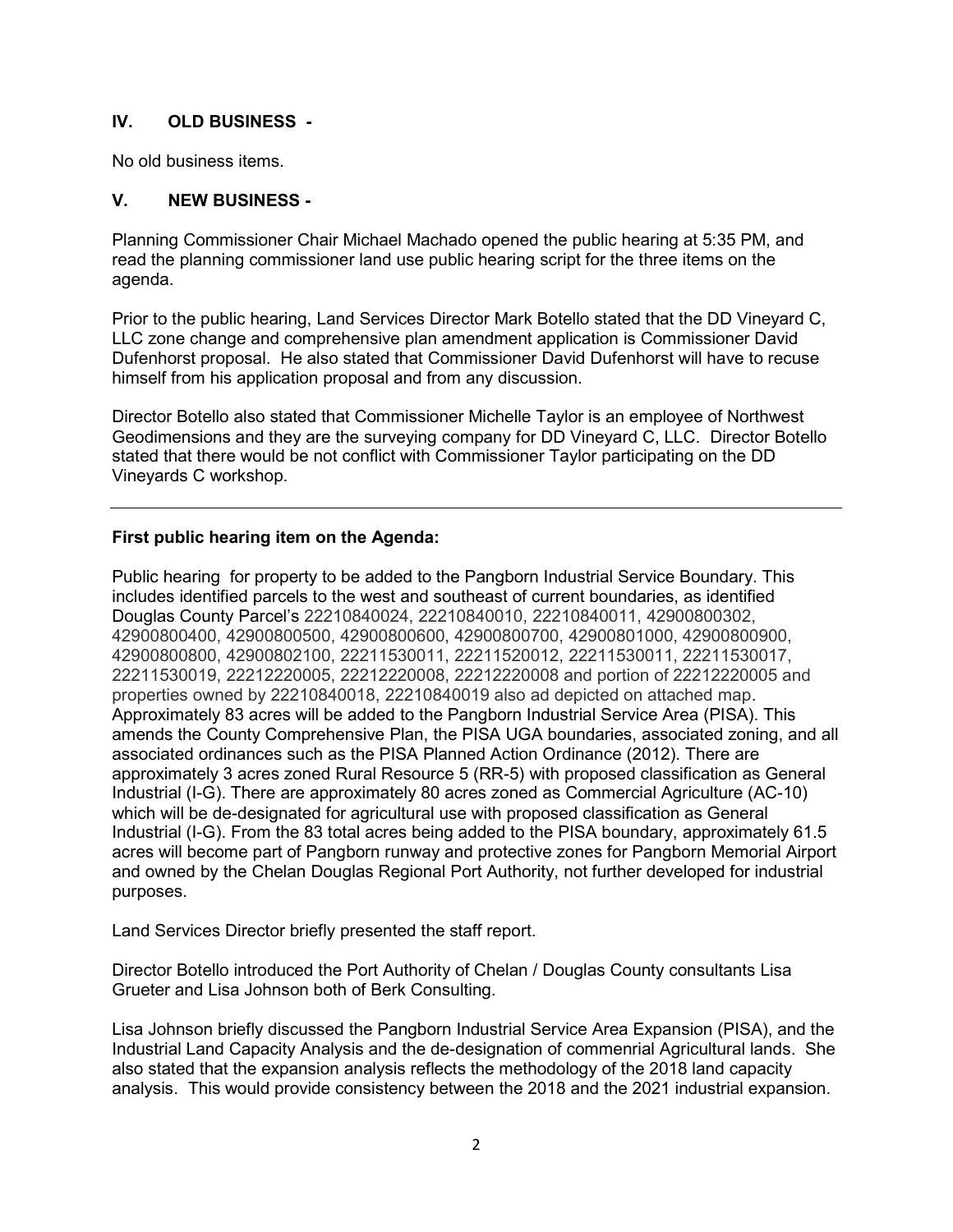Mark Wavra, 39 S. Union Ave, asked question to Planning Staff regarding nonconforming use and / or structure of his home and property if the zone and comprehensive plan changes to General Industrial. Land Services Director Mark Botello stated that Mr. Wavra would have a legal nonconforming use and / or structure.

Pete Fraley, representing the Port Authority of Chelan / Douglas County, stated that he agrees with the Suggested Findings of Fact and Suggested Conclusions of Law in the staff report.

With no additional public comment, Planning Commissioner Chair Michael Machado closed the public hearing at 5:55PM.

Commissioner Dan Beardslee made the following motion:

I move to recommend approval of the Pangborn Industrial Service Area expansion, and associated Planned Action for PISA, based upon the findings of fact and conclusions of law within the August 11, 2021 staff report.

Motion seconded by David Dufenhorst. Motion passed all in favor. Proposal is forwarded to Board of County Commissioners as approval

#### Second public hearing item on the agenda.

Planning Commissioner Chair Michael Machado opened this public hearing at 5:58 PM

Workshop on CPRZ-2021-01 DD Vineyards C, LLC, for property generally located at 116 Orchard Place Orondo, WA. 98843, also identified by Douglas County Assessor's parcel #'s 26211230025 and 26211230026. The subject site is approximately 41.72 acres in size. The current zoning classification is Rural Resource 5 and proposed zoning classification is Rural Service Center (RSC). The current Comprehensive Plan designation is Rural Resource 5 (RR-5) and the proposed designation to be Rural Service Center (RSC).

Land Services Director Mark Botello provided a brief overview of the proposed CPRZ-2021-01 DD Vineyard C, LLC proposal. He explained that the proposal appears to be consistent with Douglas County Comprehensive goals and policies and Growth Management Act.

Land Services Director Mark Botello introduced William Grimes, of SCJ Alliance Consulting, and Mr. Grimes provided a brief overview of the potential development project. Mr. Grimes thanked staff for assisting them with this application.

Mr. Grimes representing DD Vineyard C, LLC, stated that he agrees with the Suggested Findings of Fact and Suggested Conclusions of Law in the staff report.

No public comment on this agenda item.

With no additional comment, Planning Commissioner Chair Michael Machado closed the public hearing at 6:15 PM.